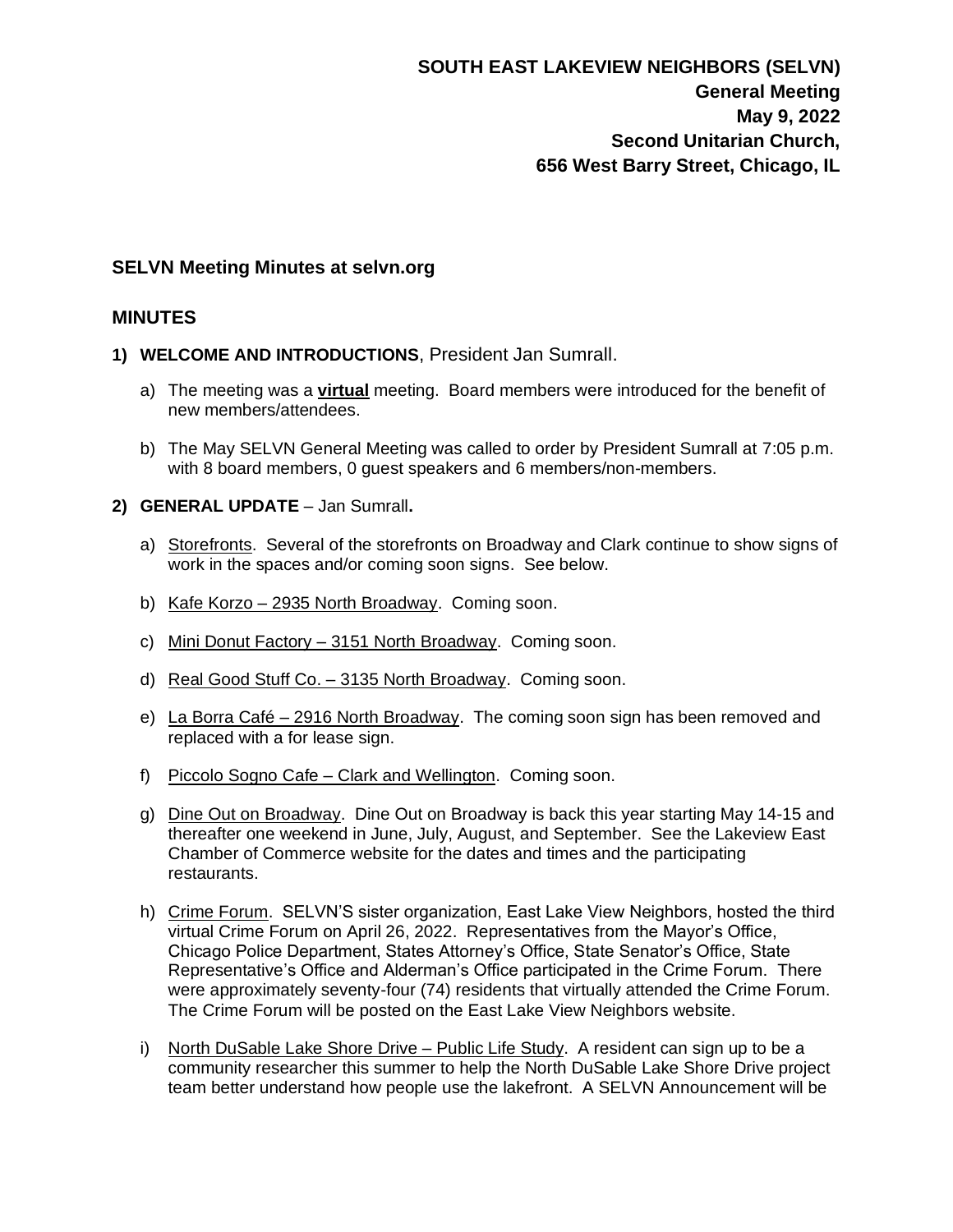## **SOUTH EAST LAKEVIEW NEIGHBORS (SELVN) General Meeting May 9, 2022 Second Unitarian Church, 656 West Barry Street, Chicago, IL**

circulated with the particulars of the project and how to sign up to be a community researcher.

- j) Congressman Quigley's Office. Mark Solock from Congressman Quigley's Office mentioned that Congressman Quigley has been very busy. Congressman Quigley has been focused on the Ukraine crisis. Congressman has also been very busy working on the infrastructure projects and allocating funds for public transportation and safety issues.
- k) Woogms Parade. Liz Cohen mentioned that the Woogms Parade will kick off on Memorial Day, May 30, 2022, from Wellington and Pine Grove at 11:00 a.m.
- l) 19th Police District Twitter Account. The 19th Police District has a Twitter Account. Daily postings include alerts, general activities, and events.
- m) Chicago Alternative Policing (CAPS). An officer from the CAPS Office is available to come to a resident's home, rental and/or condominium building or commercial business to provide a security assessment and safety tips. If you are interested in a security assessment, please reach out to CAPS.019district @chicagopolice.org. or call (312) 744-0064.
- n) Lakeview East Chamber of Commerce. The website includes general information regarding events, local specials, restaurants, and stores that are open, as well as suggestions to help local businesses. The website is [www.lakevieweast.com](http://www.lakevieweast.com/)
- o) Alderman Tunney Newsletter. Alderman Tunney's Office circulates a weekly newsletter every Thursday. The newsletter includes general updates, alerts, and events (i.e., neighborhood events, construction updates, donation drives, etc.). You can subscribe to the newsletter by signing up through Alderman Tunney's website.
- p) Re-Define Lake Shore Drive. All of the particulars of the Project, including exhibits, are posted on [www.northdusablelakeshoredrive.org.](http://www.northdusablelakeshoredrive.org/) In addition, there is a link on the website to sign up for the newsletter.
- **3) 44th WARD UPDATE** Alderman Tom Tunney/Calvin Cottrell Alderman Tom Tunney's Office.
	- a) Tree Program. The Forestry Division has been removing dead trees as well as planting new trees throughout Lakeview. The ask was for residents to water the newly planted trees.
	- b) Gas Main Work. Peoples Gas is performing gas main work on Diversey from Pine Grove to just west of Clark Street.
	- c) Early Voting. Early voting will start at the Super Site (downtown at Lake and Clark) May 19, 2022.